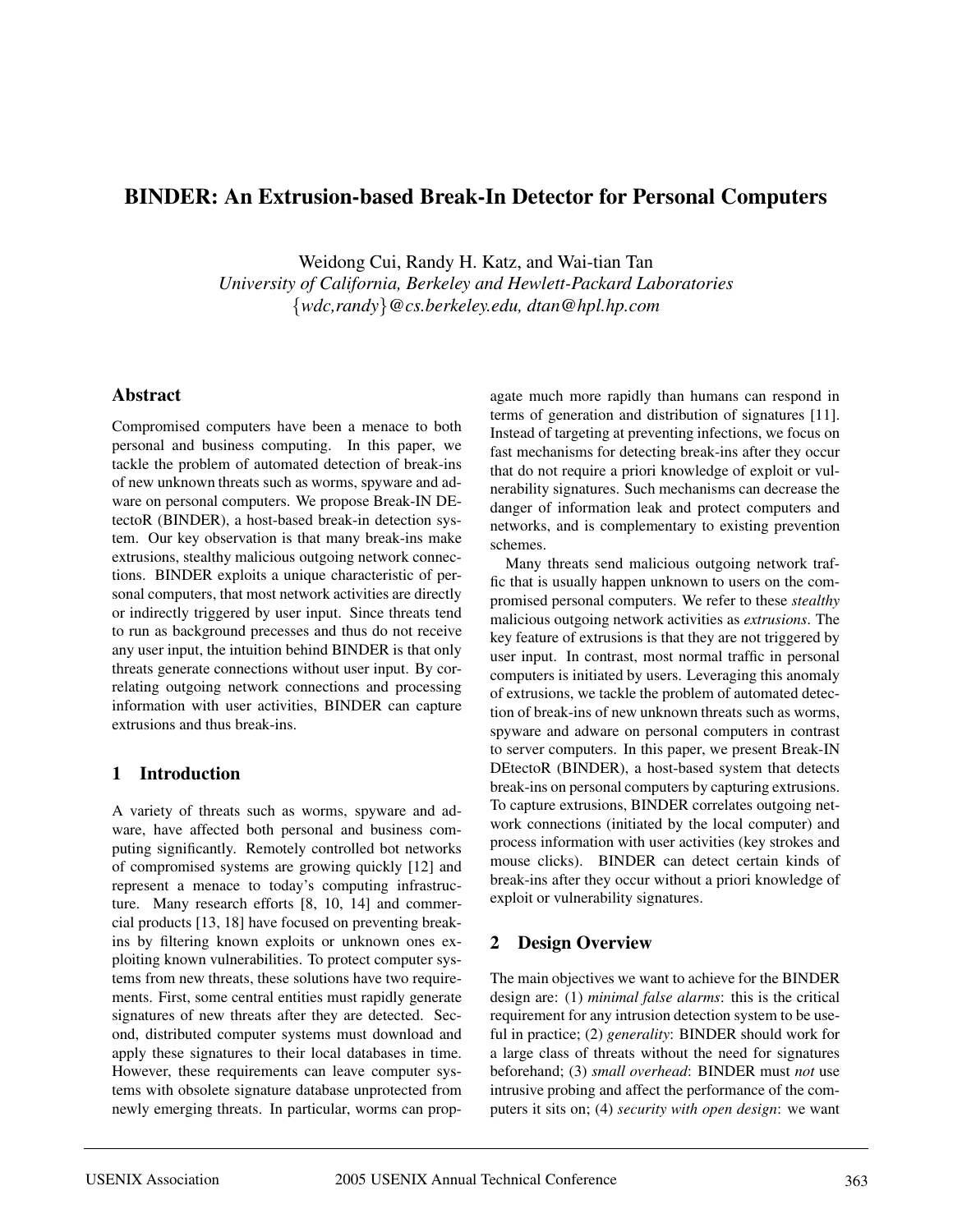to design BINDER so threats cannot bypass it by knowing its scheme.

Patterns of network traffic and system calls have been used for intrusion detection [4, 6, 17]. To the best of our knowledge, BINDER is the first system to take advantage of a unique characteristic of personal computers: user-driven activities. By trusting the user input, BINDER simply detects extrusions of break-ins by determining they are unrelated to user actions. In Section 4, we discuss how BINDER can verify a user input is not faked or tricked by break-ins.

A natural approach for BINDER to take is to correlate network traffic with user input directly. However, a "smart" threat can bypass it by monitoring user input and sending traffic at appropriate times. To avoid this, BINDER also uses process information to limit the correlation. The intuition behind it is that only malicious processes of break-ins generate connections without user input. BINDER assumes that the boundary between processes is protected by the operating system. In other words, break-ins cannot inject their malicious code into other running processes and must run as independent processes. Although this may not be guaranteed until the next generation operating systems [7] are available, a large class of today's threats run as independent processes.

## **3 BINDER**

BINDER detects break-ins by capturing extrusions. Instead of searching for conditions that can detect extrusions directly, BINDER looks for the cases where normal connections may be generated. This is in concert with our objectives of minimizing false alarms and detecting a large class of threats. By covering all normal cases, we can first control false alarms. Then, we can detect any threat that generates connections in a way that does not match any normal case.

## **3.1 Normal Connection Rules**

In the following discussion, we use three kinds of events: user events (user input), process events (process start and process finish), and network events (connection request, data arrival and domain name lookup). A normal outgoing network connection of a process may be triggered either by user inputs directly (e.g., download a news web page after a mouse click) or indirectly (e.g., download an image file embedded in the news web page or refresh a news web page periodically after it is loaded) or by schedule (e.g., a system daemon or a software update check). These cases can be covered by three rules: (1) *intra-process*rule: a connection of a process may be triggered by a user input, data arrival or connection request event of the same process; (2) *inter-process* rule: a connection of a process may be triggered by a user input or data arrival event of *another* process; (3) *whitelisting* rule: a connection of a process may be triggered according to a rule in the whitelist.

To verify if a connection is triggered by the *intraprocess* rule, we just need to monitor all user and network activities of each single process. However, we need to monitor all possible communications among running processes to verify if a connection is triggered by the *inter-process* rule. This contradicts our objective of small overhead. Instead, we use the following two rules to approximate it: (1) *parent-process* rule: a connection of a process may be triggered by a user input or data arrival event received by its parent process before it is created; (2) *web-browser* rule: a connection of a web browser process may be triggered by a user input or data arrival event of other processes. The *web-browser* rule cannot be covered by the *parent-process* rule because, when a user clicks a hyperlink in a window of a process, the corresponding web page is loaded by an existing web browser process if there is any. The advantages of this approximation are that (1) the two rules do not require more information than the *intra-process* rule; (2) they cover a dominant fraction of connections triggered by the *inter-process* rule. The *whitelisting* rule can be classified into three categories: system daemons, software updates and network applications automatically started by the operating system.

## **3.2 Extrusion Detection Algorithm**

The extrusion detection algorithm is based on the *intraprocess*, *parent-process* and *web-browser* rule as well as whitelisting. It is actually about detecting normal connections correctly. If a connection is not triggered by any of the normal connection rules and thus is detected as anomalous, it is treated as an extrusion. The main idea of the extrusion detection algorithm is to limit the delay from a triggering event to a connection request event. There are three possible delays for a connection request though some of them may not exist. For a connection request made by process  $P$ , we define the three delays: (1)  $D_{new}$ : the delay since the last user input or data arrival event received by the parent process of  $P$  before  $P$ is created; (2)  $D_{old}$ : the delay since the last user input or data arrival event received by  $P$  (note that the triggering event can be from any process if  $P$  is a web browser process according to the *web browser* rule); (3)  $D_{prev}$ : the delay since the last connection request to the same host or IP address made by  $P$ . For normal connections,  $D_{old}$ and  $D_{new}$  are in the order of seconds while  $D_{prev}$  is in the order of minutes. Depending on how a normal connection is triggered, it must have at least one of the three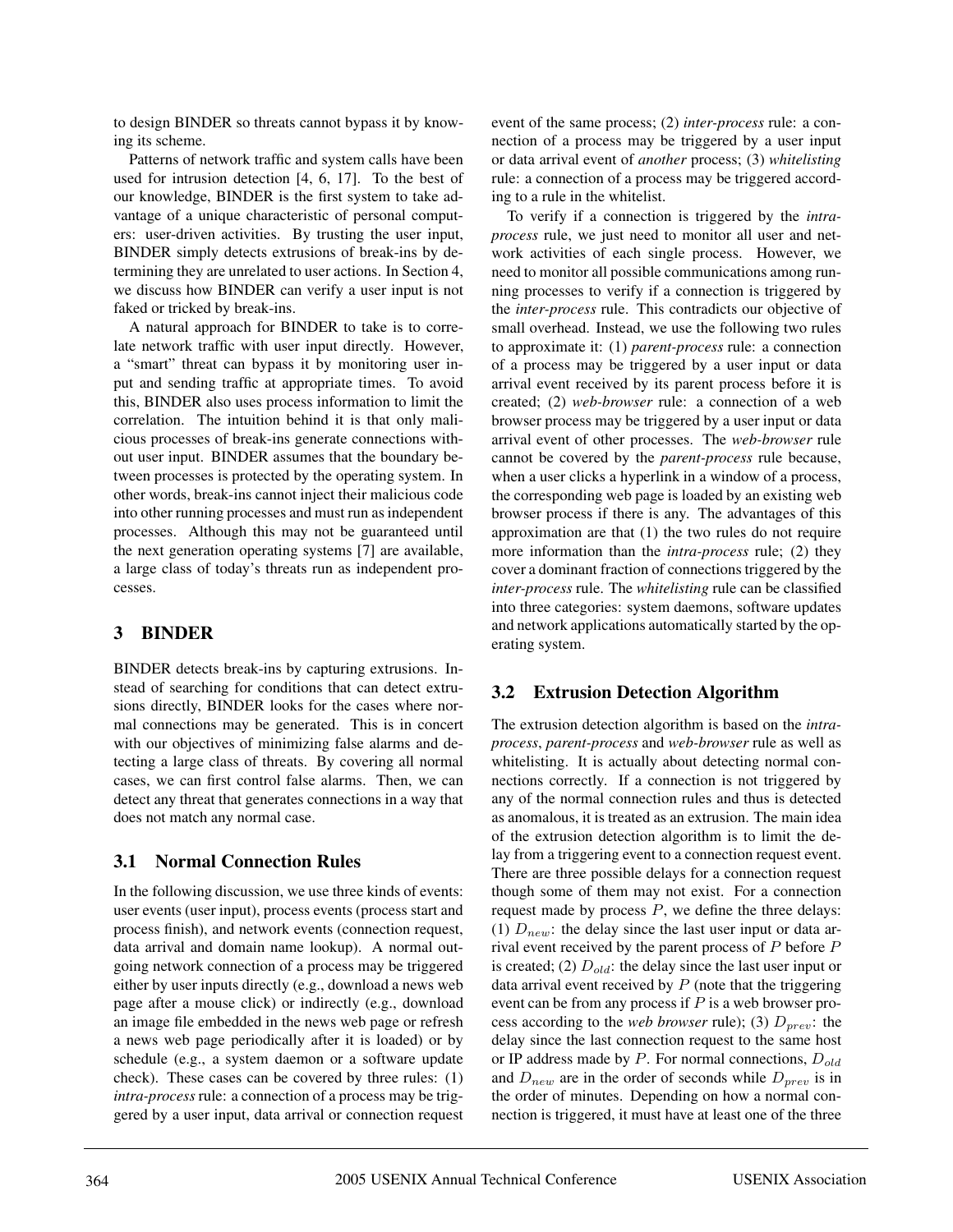delays fall into a normal range.

The extrusion detection algorithm needs 3 parameters for the upper bound of the delays (defined as  $D_{new}^{upper}$ ,  $D_{old}^{upper}$ , and  $D_{prev}^{upper}$ ). We also assume BINDER can learn rules from previous false alarms. Each rule includes an application name (the image file name of a process) and a remote host name. The rule means any connection to the host made by a process of the application is always normal. Thus, given a connection request, it is a normal connection if it is in the rule set of previous false alarms, or is in the whitelist, or  $D_{prev}$  exists and is less than  $D_{prev}^{upper}$ , or  $D_{new}$  exists and is less than  $D_{new}^{upper}$ , or  $D_{old}$  exists and is less than  $D_{old}^{upper}$ . Otherwise, it is an extrusion.

#### **3.3 Why BINDER Works**

In this section, we discuss why connections made by a large class of threats can be detected as extrusions by the detection algorithm. When a threat breaks into a personal computer, the break-in can be split into two phases by the time of the first restart of the victim computer. The difference of these two phases is how malicious processes of a threat are started.

In the first phase, malicious processes are started either by an existing infected process or by a user. Connections made by those processes may not be initially detected as extrusions because, before they are started, their parent processes may have received user input (e.g., a user opens a virus attachment in an email client program) or data (e.g., a vulnerable process receives malicious traffic). However, BINDER can detect a break-in by observing even a single extrusion it makes. The chance of detecting a single extrusion is high unless an attacker crafts the exploit intentionally to evade BINDER in this phase.

In the second phase, malicious processes are started by the operating system without any user input or data arrival in history. Moreover, threats tend to run as background processes to avoid being detected or shutdown by computer users. A feature of background processes is that they do not receive any user input. BINDER can detect the break-in by capturing the first connection made by its malicious processes as an extrusion. This is because their parent processes do not receive any user input before they are created, and they do not receive any user input after it. So  $D_{old}$ ,  $D_{new}$  and  $D_{prev}$  do not exist for such a connection. Therefore, BINDER can be guaranteed to detect break-ins of worms, spyware and adware after the victim computer is restarted.

### **4 Countermeasures and Solutions**

When BINDER's scheme is known to attackers, there are potential countermeasures that allow break-ins to send malicious traffic without being detected. Though we try to investigate all possible attacks against BINDER, we cannot argue that we have considered all possible vulnerabilities. To evade BINDER's detection, a break-in can (1) stop or remove BINDER from the compromised host; (2) fake user input by using system APIs or tricking a user to input on its window; (3) fake data arrivals by keeping receiving data from a collusive site on a connection triggered by a user; (4) fake whitelist applications by replacing their executables; (5) use covert channels to leak information. To eliminate these countermeasures, we can (1) run BINDER at kernel level and monitor its running status; (2) monitor related APIs and detect popup windows of processes that do not receive any user input; (3) add more constraints on how a normal connection may be triggered; (4) use the scheme proposed in [1]; (5) use techniques presented in [3].

### **5 Related Work**

Many research efforts [8, 10, 14] and commercial products [13, 18] have focused on preventing break-ins by filtering known exploits or unknown ones exploiting known vulnerabilities. Anomaly-based intrusion detection [4, 6, 17] have been studied for detecting unknown exploits. The performance of anomaly-based approaches is very limited in practice due to its high false positive rate [2]. Computer worms and spyware [9] have been a menace to both personal computing and large networks. Fast worm detection and containment becomes critical since worms can propagate much more rapidly than human response [11]. Most research efforts [5, 15, 16] have focused on random scanning worms. Compared to previous work, BINDER has three features: (1) it detects break-ins without a priori knowledge of exploit or vulnerability signatures; (2) it leverages the unique characteristics of personal computers that most normal traffic is triggered by users to achieve minimal false positives; (3) it detects a large class of threats that infect personal computers.

### **6 Future Work**

We are implementing a prototype of BINDER on Windows operating systems because they are the largest group attacked by the most threats [12]. We plan to evaluate BINDER in two environments. In a real world environment, we want to install BINDER on computers used for daily work and evaluate its performance on both false positives and false negatives. In a controlled testbed, we want to test BINDER with real world email worms to evaluate its performance on false negatives. We focus on email worms because it is harder for BINDER to detect